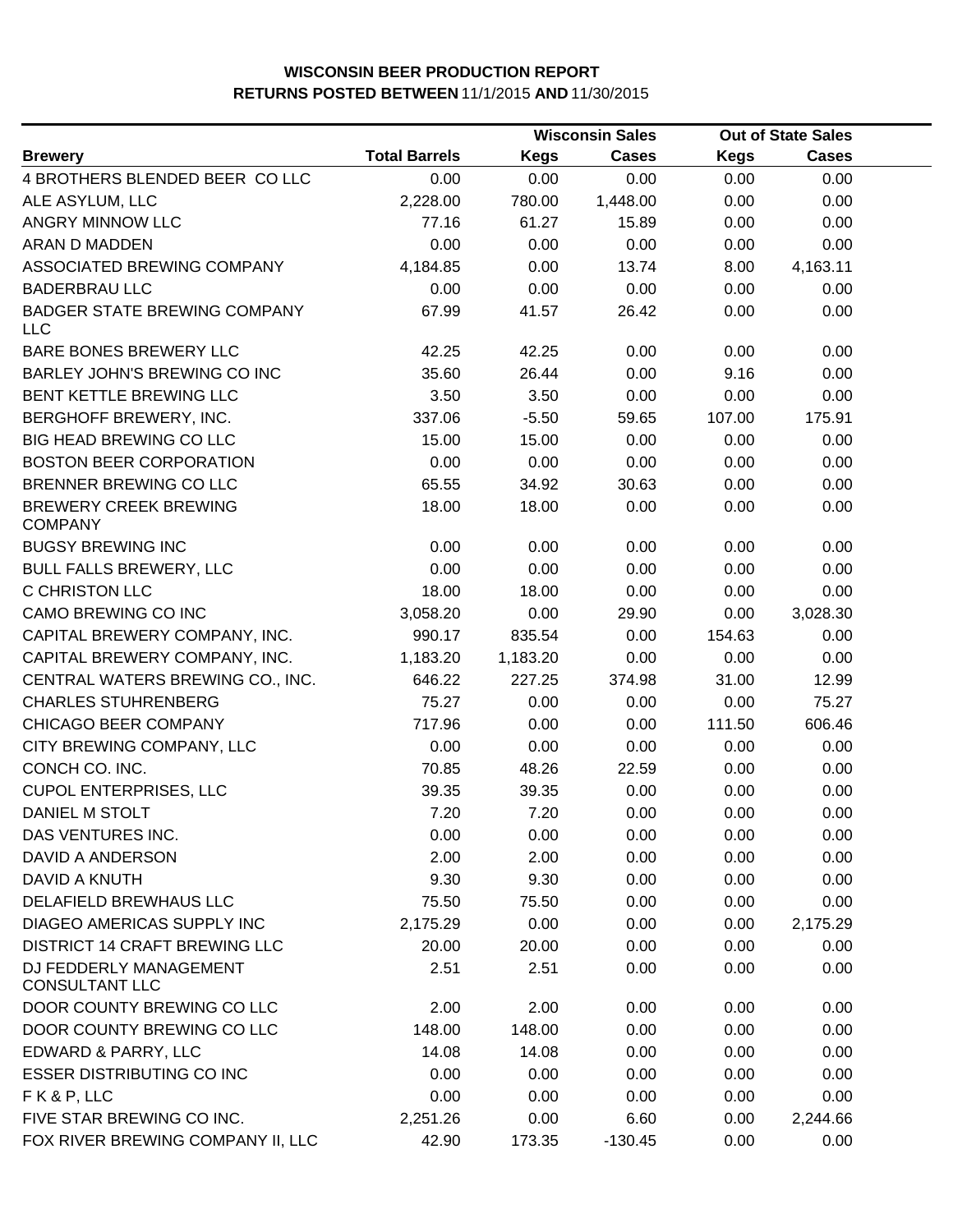|                                                         |                      |             | <b>Wisconsin Sales</b> |             | <b>Out of State Sales</b> |  |
|---------------------------------------------------------|----------------------|-------------|------------------------|-------------|---------------------------|--|
| <b>Brewery</b>                                          | <b>Total Barrels</b> | <b>Kegs</b> | <b>Cases</b>           | <b>Kegs</b> | <b>Cases</b>              |  |
| FOX RIVER BREWING COMPANY, LLC                          | 37.71                | 37.71       | 0.00                   | 0.00        | 0.00                      |  |
| FRANKENMUTH BREWING COMPANY                             | 478.79               | 0.00        | 0.00                   | 0.00        | 478.79                    |  |
| <b>FRESAR INC</b>                                       | 0.77                 | 0.00        | 0.77                   | 0.00        | 0.00                      |  |
| GD 2 LLC                                                | 58.52                | 58.52       | 0.00                   | 0.00        | 0.00                      |  |
| GD3 LLC                                                 | 263.20               | 263.20      | 0.00                   | 0.00        | 0.00                      |  |
| GD4, LLC                                                | 103.40               | 103.40      | 0.00                   | 0.00        | 0.00                      |  |
| <b>GEORGE BREGAR</b>                                    | 20.00                | 20.00       | 0.00                   | 0.00        | 0.00                      |  |
| GJS SALES, INC.                                         | 3.50                 | 3.50        | 0.00                   | 0.00        | 0.00                      |  |
| GJS SALES, INC.                                         | 367.44               | 0.00        | 367.44                 | 0.00        | 0.00                      |  |
| <b>GRANITE CITY RESTAURANT</b><br><b>OPERATIONS INC</b> | 30.06                | 30.06       | 0.00                   | 0.00        | 0.00                      |  |
| <b>GRANT PAULY</b>                                      | 402.37               | 108.31      | 195.31                 | 39.52       | 59.23                     |  |
| <b>GRAY BREWING CO.</b>                                 | 126.03               | 65.50       | 37.08                  | 9.00        | 14.45                     |  |
| <b>GREEN BAY BREWING COMPANY</b>                        | 434.32               | 151.73      | 232.80                 | 24.17       | 25.62                     |  |
| <b>GREENVIEW BREWING LLC</b>                            | 5.04                 | 1.68        | 3.36                   | 0.00        | 0.00                      |  |
| <b>GUY R LILJA</b>                                      | 0.00                 | 0.00        | 0.00                   | 0.00        | 0.00                      |  |
| HILLSBORO BREWING COMPANY LLC                           | 3.00                 | 3.00        | 0.00                   | 0.00        | 0.00                      |  |
| HOP HAUS BREWING COMPANY LLC                            | 24.00                | 24.00       | 0.00                   | 0.00        | 0.00                      |  |
| HORNELL BREWING CO INC                                  | 7,257.99             | 0.00        | 5.04                   | 0.00        | 7,252.95                  |  |
| HORNY GOAT BREWING CO.                                  | 0.00                 | 0.00        | 0.00                   | 0.00        | 0.00                      |  |
| HOUSE OF BREWS LLC                                      | 134.84               | 107.54      | 27.30                  | 0.00        | 0.00                      |  |
| <b>ISAAC SHOWAKI</b>                                    | 64.20                | 52.50       | 11.70                  | 0.00        | 0.00                      |  |
| JACOB LEINENKUGEL BREWING CO.,<br><b>LLC</b>            | 20,534.94            | 875.57      | 12,599.18              | 960.93      | 6,099.26                  |  |
| <b>JAMES M KENNEDY</b>                                  | 0.00                 | 0.00        | 0.00                   | 0.00        | 0.00                      |  |
| <b>JEAN M LANE</b>                                      | 13.00                | 13.00       | 0.00                   | 0.00        | 0.00                      |  |
| <b>JOHN JAGEMANN</b>                                    | 24.00                | 24.00       | 0.00                   | 0.00        | 0.00                      |  |
| KARBEN4 BREWING LLC                                     | 628.90               | 288.50      | 340.40                 | 0.00        | 0.00                      |  |
| KATCHEVER & CO LLC                                      | 143.25               | 65.84       | 77.41                  | 0.00        | 0.00                      |  |
| <b>KUL BREWING LLC</b>                                  | 538.17               | 5.00        | 533.17                 | 0.00        | 0.00                      |  |
| LAKEFRONT BREWERY, INC.                                 | 3,622.27             | 1,178.02    | 1,724.03               | 114.33      | 605.89                    |  |
| LAKEWALK BREWERY AND CAFE<br><b>COMPANY</b>             | 65.50                | 65.50       | 0.00                   | 0.00        | 0.00                      |  |
| LAZY MONK BREWING LLC                                   | 32.36                | 16.34       | 16.02                  | 0.00        | 0.00                      |  |
| LEACH GOLF PROPERTIES, INC.                             | 0.00                 | 0.00        | 0.00                   | 0.00        | 0.00                      |  |
| LEE BURGESS                                             | 0.00                 | 0.00        | 0.00                   | 0.00        | 0.00                      |  |
| <b>LESLIE ERB</b>                                       | 4.00                 | 4.00        | 0.00                   | 0.00        | 0.00                      |  |
| <b>LEVI FUNK</b>                                        | 0.00                 | 0.00        | 0.00                   | 0.00        | 0.00                      |  |
| LHM BREWPUB, LLC                                        | 22.67                | 22.67       | 0.00                   | 0.00        | 0.00                      |  |
| MARK ANTHONY BREWING INC                                | 40,563.16            | 0.00        | 9,856.39               | 0.00        | 30,706.77                 |  |
| <b>MARK RIGGLE</b>                                      | 0.00                 | 0.00        | 0.00                   | 0.00        | 0.00                      |  |
| <b>MATTHEW J GEARY</b>                                  | 19.94                | 17.94       | 2.00                   | 0.00        | 0.00                      |  |
| MELMS BREWING COMPANY INC                               | 2.00                 | 2.00        | 0.00                   | 0.00        | 0.00                      |  |
| MILLER BREWING INTERNATIONAL,<br>INC.                   | 0.00                 | 0.00        | 0.00                   | 0.00        | 0.00                      |  |
| MILLERCOORS LLC                                         | 246.44               | 0.00        | 2.18                   | 228.00      | 16.26                     |  |
| MILLERCOORS LLC                                         | 541,736.66           | 15,930.35   | 114,110.16             | 42,198.67   | 369,497.48                |  |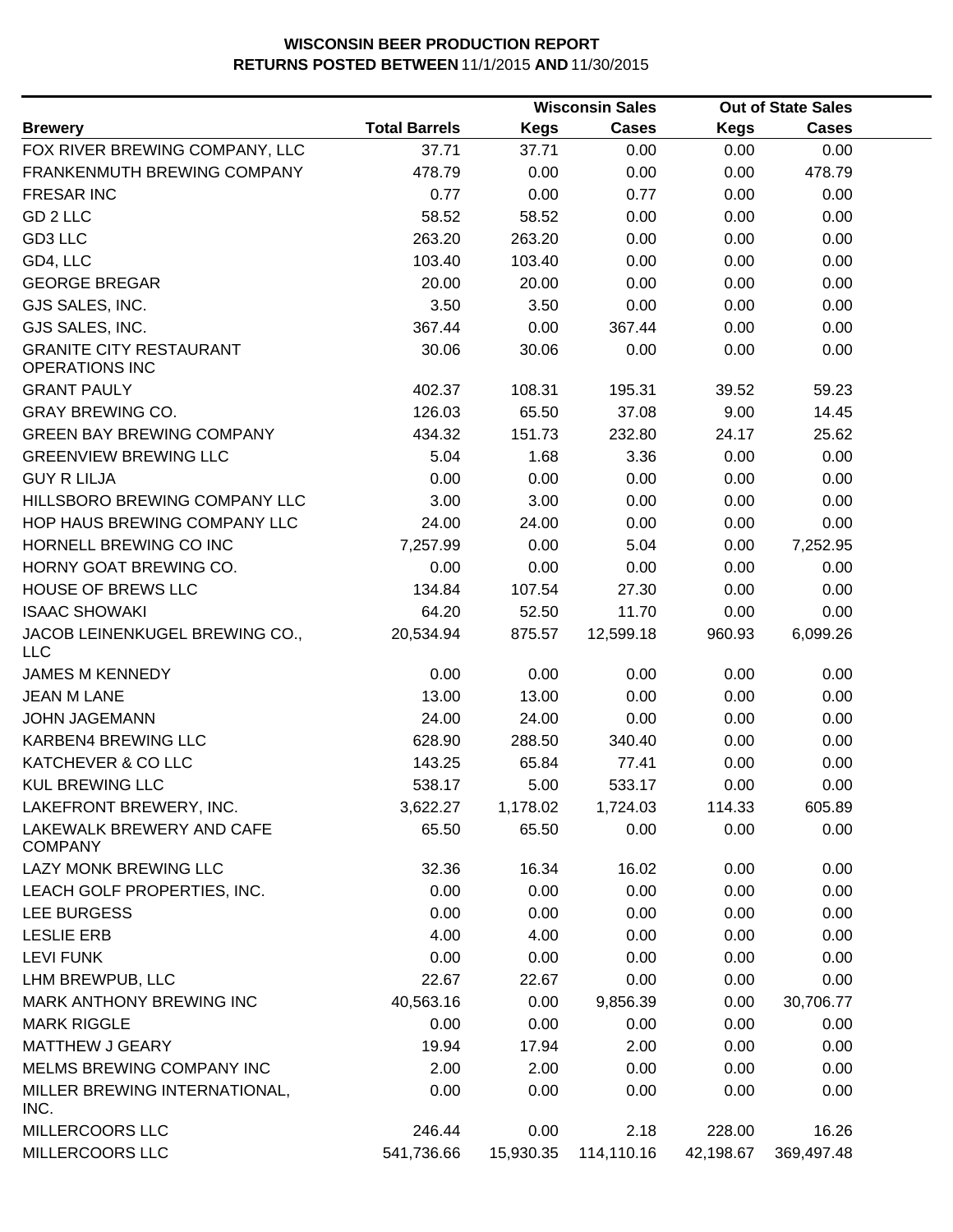|                                           |                      |             | <b>Wisconsin Sales</b> |             | <b>Out of State Sales</b> |  |
|-------------------------------------------|----------------------|-------------|------------------------|-------------|---------------------------|--|
| <b>Brewery</b>                            | <b>Total Barrels</b> | <b>Kegs</b> | <b>Cases</b>           | <b>Kegs</b> | Cases                     |  |
| MILWAUKEE BREWING COMPANY                 | 859.02               | 331.95      | 428.93                 | 17.25       | 80.89                     |  |
| MILWAUKEE BREWING COMPANY                 | 60.00                | 60.00       | 0.00                   | 0.00        | 0.00                      |  |
| MILWAUKEE PREMIUM BREWING CO<br>LLC       | $-1,704.31$          | 18.00       | $-3,002.36$            | 0.00        | 1,280.05                  |  |
| MINOCQUA BREWING CO INC                   | 0.00                 | 0.00        | 0.00                   | 0.00        | 0.00                      |  |
| MOBCRAFT BEER INC                         | 95.29                | 59.22       | 36.07                  | 0.00        | 0.00                      |  |
| MOOSEJAW PIZZA & BREWING CO LLC           | 98.00                | 98.00       | 0.00                   | 0.00        | 0.00                      |  |
| MOUNTAIN CREST SRL LLC                    | 11,506.14            | 34.50       | 1,027.69               | 70.08       | 10,373.87                 |  |
| NEW GLARUS BREWING COMPANY                | 757.59               | 108.00      | 649.59                 | 0.00        | 0.00                      |  |
| NEW GLARUS BREWING COMPANY                | 13,811.00            | 5,511.00    | 8,300.00               | 0.00        | 0.00                      |  |
| NEXT DOOR BREWING LLC                     | 33.70                | 33.70       | 0.00                   | 0.00        | 0.00                      |  |
| NORTHWOODS BREWING CORP LLC               | 52.00                | 52.00       | 0.00                   | 0.00        | 0.00                      |  |
| O'SO BREWING COMPANY                      | 481.16               | 231.50      | 249.66                 | 0.00        | 0.00                      |  |
| OLIPHANT BREWING LLC                      | 28.75                | 28.75       | 0.00                   | 0.00        | 0.00                      |  |
| PABST BREWING COMPANY                     | 0.00                 | 0.00        | 0.00                   | 0.00        | 0.00                      |  |
| PABST BREWING COMPANY                     | 0.00                 | 0.00        | 0.00                   | 0.00        | 0.00                      |  |
| PARCHED EAGLE BREWPUB LLC                 | 5.42                 | 5.42        | 0.00                   | 0.00        | 0.00                      |  |
| PATRICK MC INTOSH                         | 19.18                | 6.33        | 0.65                   | 3.50        | 8.70                      |  |
| PETER H GENTRY                            | 53.34                | 53.34       | 0.00                   | 0.00        | 0.00                      |  |
| PETER H GENTRY                            | 10.00                | 10.00       | 0.00                   | 0.00        | 0.00                      |  |
| PETER PETERSON JR                         | 12.00                | 12.00       | 0.00                   | 0.00        | 0.00                      |  |
| PHUSION PROJECTS LLC                      | 22,130.43            | 0.00        | 764.17                 | 0.00        | 21,366.26                 |  |
| PITCHFORK BREWING LLC                     | 22.51                | 22.51       | 0.00                   | 0.00        | 0.00                      |  |
| PLYMOUTH BREWING COMPANY LLC              | 11.60                | 11.60       | 0.00                   | 0.00        | 0.00                      |  |
| PORT HURON BREWING COMPANY,<br><b>LLC</b> | 17.71                | 9.58        | 8.13                   | 0.00        | 0.00                      |  |
| POTOSI BREWING COMPANY                    | 0.00                 | 0.00        | 0.00                   | 0.00        | 0.00                      |  |
| POTOSI BREWING COMPANY                    | 0.00                 | 0.00        | 0.00                   | 0.00        | 0.00                      |  |
| RAIL HOUSE PROPERTIES LLC                 | 10.00                | 10.00       | 0.00                   | 0.00        | 0.00                      |  |
| RAISED GRAIN BREWING COMPANY<br>LLC       | 18.50                | 18.50       | 0.00                   | 0.00        | 0.00                      |  |
| RANDOLPH OSKEY                            | 13.00                | 13.00       | 0.00                   | 0.00        | 0.00                      |  |
| RANDYS FUN HUNTERS BREWERY INC            | 6.00                 | 6.00        | 0.00                   | 0.00        | 0.00                      |  |
| <b>RED CEDAR BREWING LLC</b>              | 0.00                 | 0.00        | 0.00                   | 0.00        | 0.00                      |  |
| RED EYE BREWING COMPANY LLC               | 41.20                | 41.20       | 0.00                   | 0.00        | 0.00                      |  |
| REGAL BRAU BREWING COMPANY LLC            | 8,789.62             | 0.00        | 65.50                  | 0.00        | 8,724.12                  |  |
| RHINELANDER BREWING CO LLC                | 3,074.35             | 13.75       | 127.29                 | 4.00        | 2,929.31                  |  |
| <b>RICHARD JOSEPH</b>                     | 0.00                 | 0.00        | 0.00                   | 0.00        | 0.00                      |  |
| ROCKY REEF BREWING COMPANY                | 4.89                 | 4.89        | 0.00                   | 0.00        | 0.00                      |  |
| ROWLAND'S CALUMET BREWING CO.,<br>INC.    | 17.00                | 17.00       | 0.00                   | 0.00        | 0.00                      |  |
| ROWLAND'S CALUMET BREWING CO.,<br>INC.    | 7.00                 | 7.00        | 0.00                   | 0.00        | 0.00                      |  |
| <b>RUSH RIVER BREWING LLC</b>             | 207.85               | 42.01       | 47.08                  | 53.65       | 65.11                     |  |
| <b>RUSTIC VENTURES LLC</b>                | 10.78                | 10.78       | 0.00                   | 0.00        | 0.00                      |  |
| SAND CREEK BREWING CO LLC                 | 398.05               | 63.20       | 119.36                 | 44.36       | 171.13                    |  |
| SILVER CREEK BREWING COMPANY              | 16.00                | 16.00       | 0.00                   | 0.00        | 0.00                      |  |